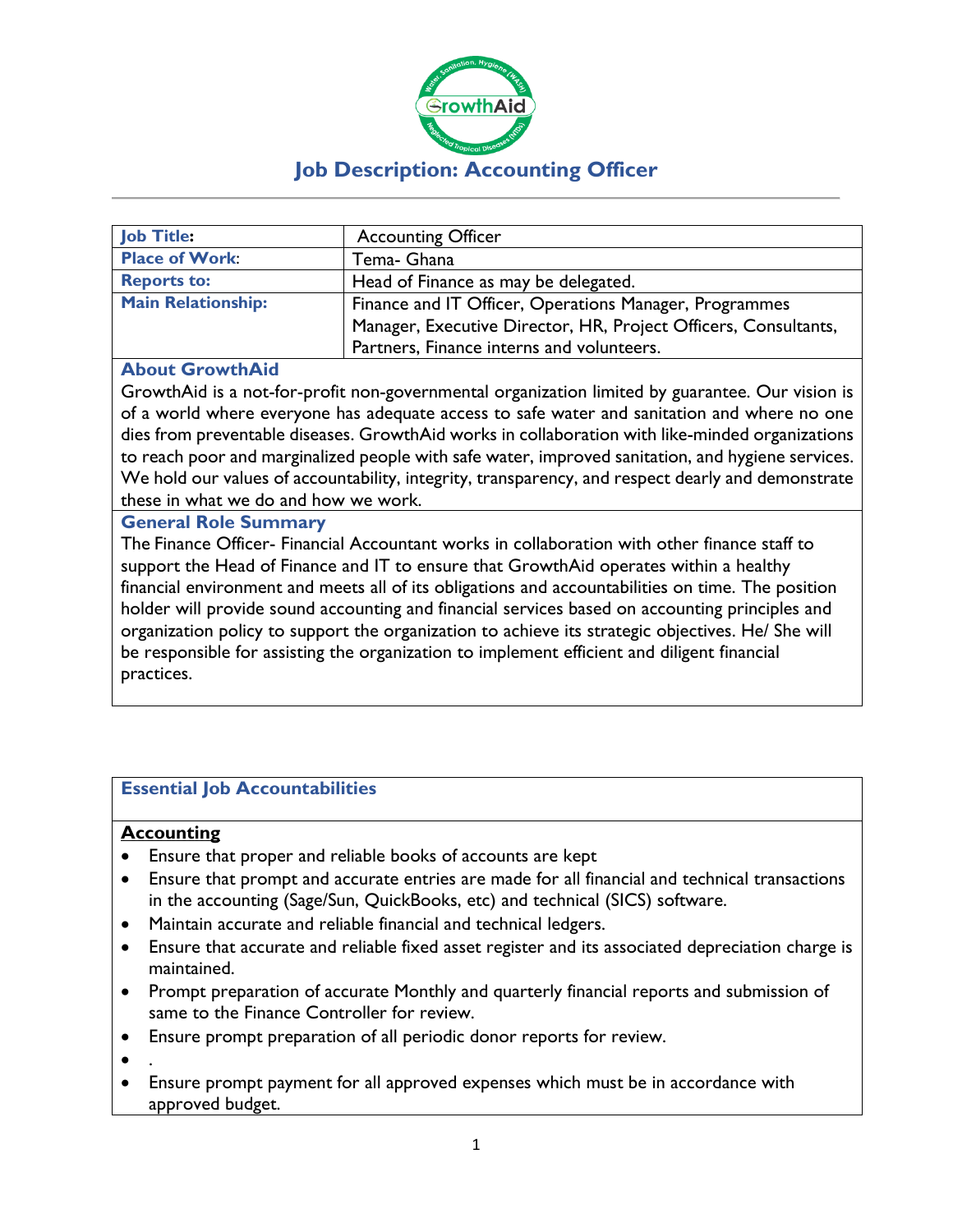

- Ensure payment vouchers journal vouchers, receipts and any other supporting documents that are necessary for carrying out financial and technical transactions are properly raise and filled
- Preparation of the company's annual budget for review
- Any other duties that may be relevant to ensuring that proper and reliable financial and technical records are kept

### •

# **Statutory And Regulatory Compliance**

- Ensure that all relevant taxes, statutory and regulatory payments are promptly filed and paid to the appropriate authorities to avoid penalty
- Liase with the Finance Controller to ensure compliance with new and existing laws to avoid penalty.
- Liase with the Head of Finance and Finance Controller to ensure prompt conduct of the audit of the company
- Liase with external auditors to ensure prompt audit of the company financial statement
- Any other duty that may be relevant to statutory and regulatory compliance

## **Payroll**

- Ensure prompt and accurate processing of monthly payroll for review
- Ensure all tax deductions, pensions and other relevant deductions are promptly paid to the appropriate authorities to avoid penalties.
- Ensure reliable register of staff loans and proper reconciliation between accounting and payroll software
- Ensure that all payroll entries are made in the accounting software and all reconciliations kept for the records.
- Ensure monthly payslips/advice for staff are promptly shared as required.
- Any other duty that may be relevant to performance of the payroll function.

## **Banking And Treasury**

- Ensure prompt banking of all remittances
- Ensure prompt and accurate entries are made for all remittances in the appropriate software.
- Ensure all ledgers or accounts related to the banking are kept
- Ensure reliable bank reconciliation statements are prepared and submitted to Head Office for review
- Ensure all outstanding items on the bank reconciliations statement are promptly resolved.
- Ensure that company maintains reliable daily cash balance to avoid overdrawn and excess balances.
- Maintain a petty cash system that complies with the company's policy.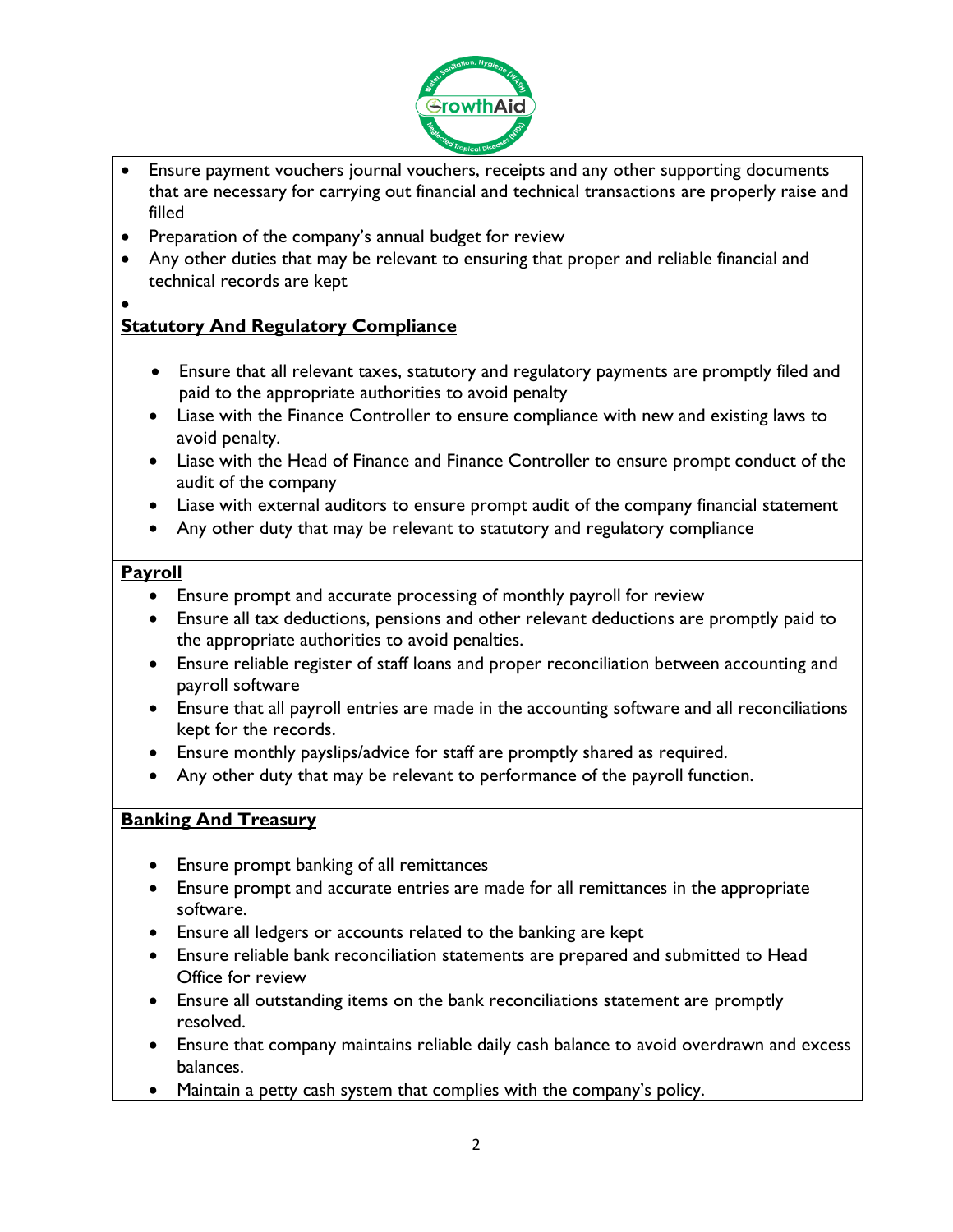

- Any other duty that may be relevant to performing the role of banking and treasury function.
- •

## **Teamwork and People Management**

- Support the HoF to create and sustain a healthy finance team environment of mutual respect and accountability where team members strive to achieve excellence.
- Provide team members with capacity-building support, information, tools, and other resources to improve performance and achieve team/organizational objectives.
- Provide support to volunteers, interns and other staff as may be necessary.
- Maintain good communication and prevent, and/resolve conflicts among staff.
- Provide and facilitate a supportive environment for team members to learn and share ideas.

## **Business Development**

- Provide business development support to Senior Management Team (SMT) as may be required.
- Support teams with relevant financial information to facilitate grant management
- Lead in the development of financial reports as may be required by donors.
- Provide support to teams during grant proposal writing

## **Organisational Learning**

As part of our commitment to organisational learning and in support of our understanding that organisational learning is more effective, efficient, and relevant to the communities they serve, we expect all team members to commit 5% of their time learning activities that benefit GrowthAid as well as themselves.

# **Required Skills, Knowledge & Qualifications**

# **A. Key Managerial Competences:**

- 1. Excellent interpersonal relationship and problem solving skills.
- 2. Good written and verbal communication skills.
- 3. Ability to work as team member with share goals
- 4. Ability to motivate others to achieve results
- 5. A good understanding of managing performance and performance management system.

# **B. Technical Competencies:**

Ability to:

- 1. Prepare a budget.
- 2. Prepare management accounts and other accounting and financial reports
- 3. Good knowledge of Sage/Sun, QuickBooks and other relevant Accounting Software
- 4. Ability to prepare accurate and reliable bank reconciliation report.
- 5. Good knowledge of statutory accounting requirements
- 6. Excellent computer skills.